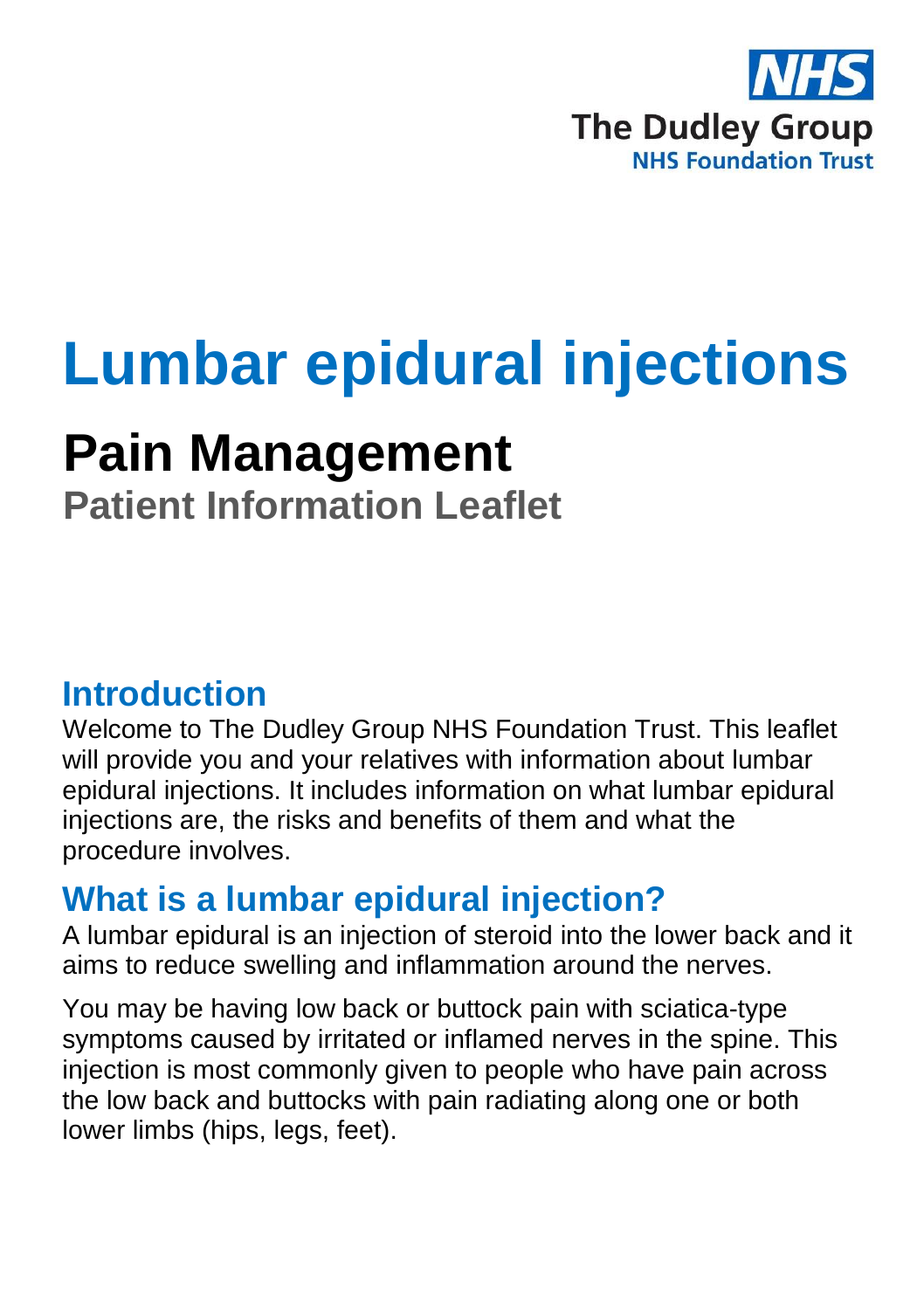## **What are the benefits?**

The local anaesthetic numbs the nerves in the short term. The steroid reduces inflammation which can often provide long term pain relief.

Initially for the first few days, you may experience a worsening of your pain but after this you should notice the pain relief. The injection can relieve the pain for a few weeks or months and any recurring pain may not be as severe as before, but everyone experiences the effects in a different way.

Steroids have been used for decades for their beneficial effects. Although steroids are not licensed for this specific procedure their use is endorsed by the British Pain Society. The steroids we use act locally and so minimise any side effects.

## **What are the risks?**

Overall, epidural steroid injections are very safe and serious side effects or complications are rare. However, like all injection procedures there are some risks:

#### **Common risks**

- Bruise at the site of injection.
- Drop in blood pressure.
- An increase in your pain this should only last a few days.
- Temporary leakage of urine may occur as the bladder nerves are numbed by the local anaesthetic.
- A feeling of 'dead legs' may occur this should stop after a short period of time but if not, you may have to stay in hospital overnight.

### **Rare risks**

- Headache.
- Bleeding.
- A prolonged increase in pain after the procedure.
- Infection.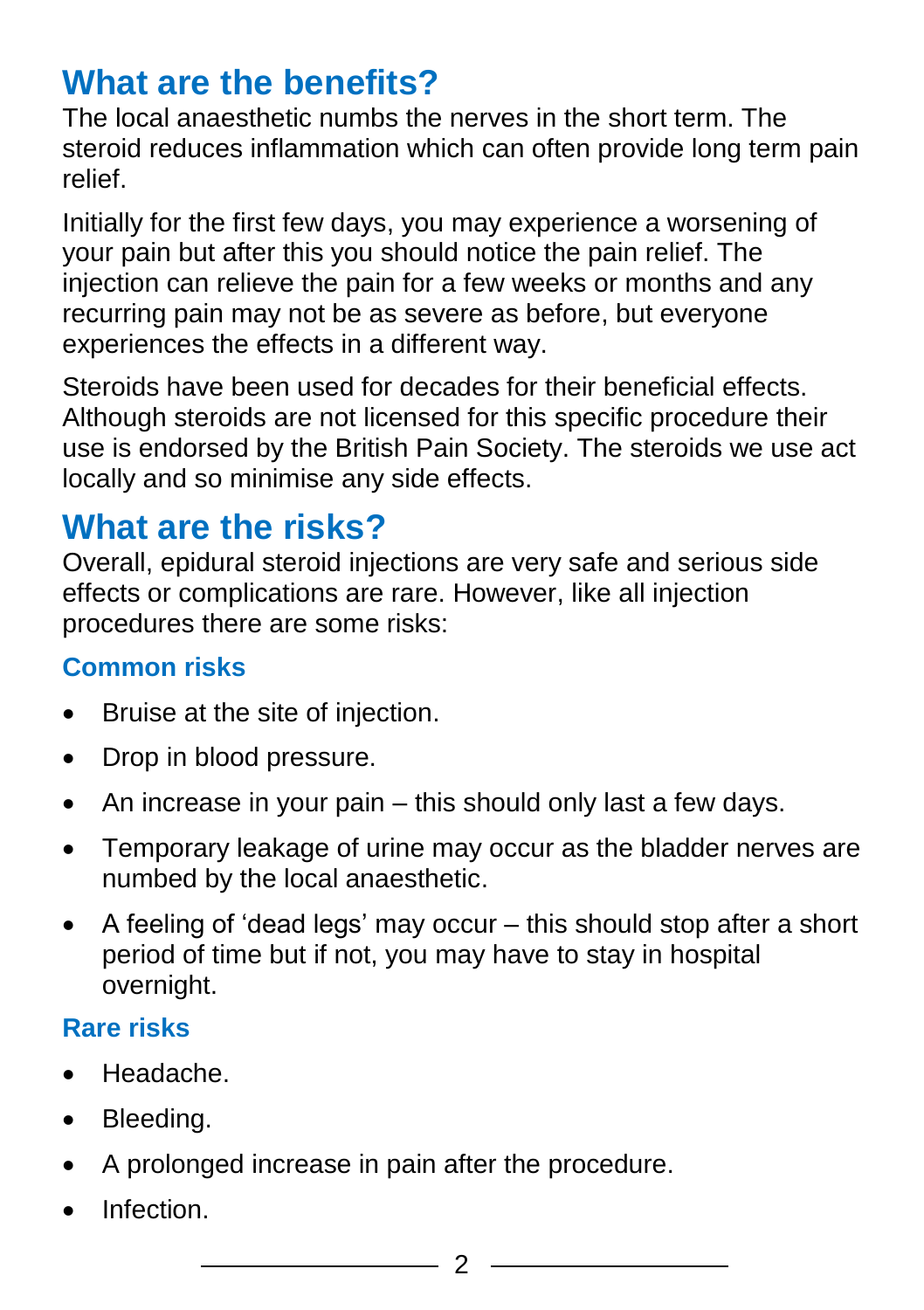- Anaphylaxis severe allergic reaction to drugs.
- Seizures.
- Spinal cord damage.
- Paralysis.

If you experience any of these rare risks, please contact the Pain Management Helpline on 01384 244735, your GP or in an emergency dial 999.

#### **Steroid-related issues**

Compared to regular steroid use, the steroid injection used for pain procedures is associated with minimal side effects, however:

- People who have diabetes may experience a slight rise in blood sugar for up to two weeks so you should monitor your blood sugar very carefully. Contact your GP or diabetic nurse if you have any problems.
- People who have heart failure may experience increased shortness of breath due to salt and water retention. Contact your GP or nurse if you have any problem).

#### **X-ray precautions:**

 The procedure uses X-rays and these use a small amount of radiation which may add slightly to the normal risk of cancer.

#### **Female patients – you must tell us if you are or might be pregnant. If you are not sure, a pregnancy test will be offered.**

## **What are the alternatives?**

You do not have to have this injection and your consultant will discuss alternative treatments with you appropriate to your condition. If you prefer, you can continue to take painkilling medication without having any other treatment.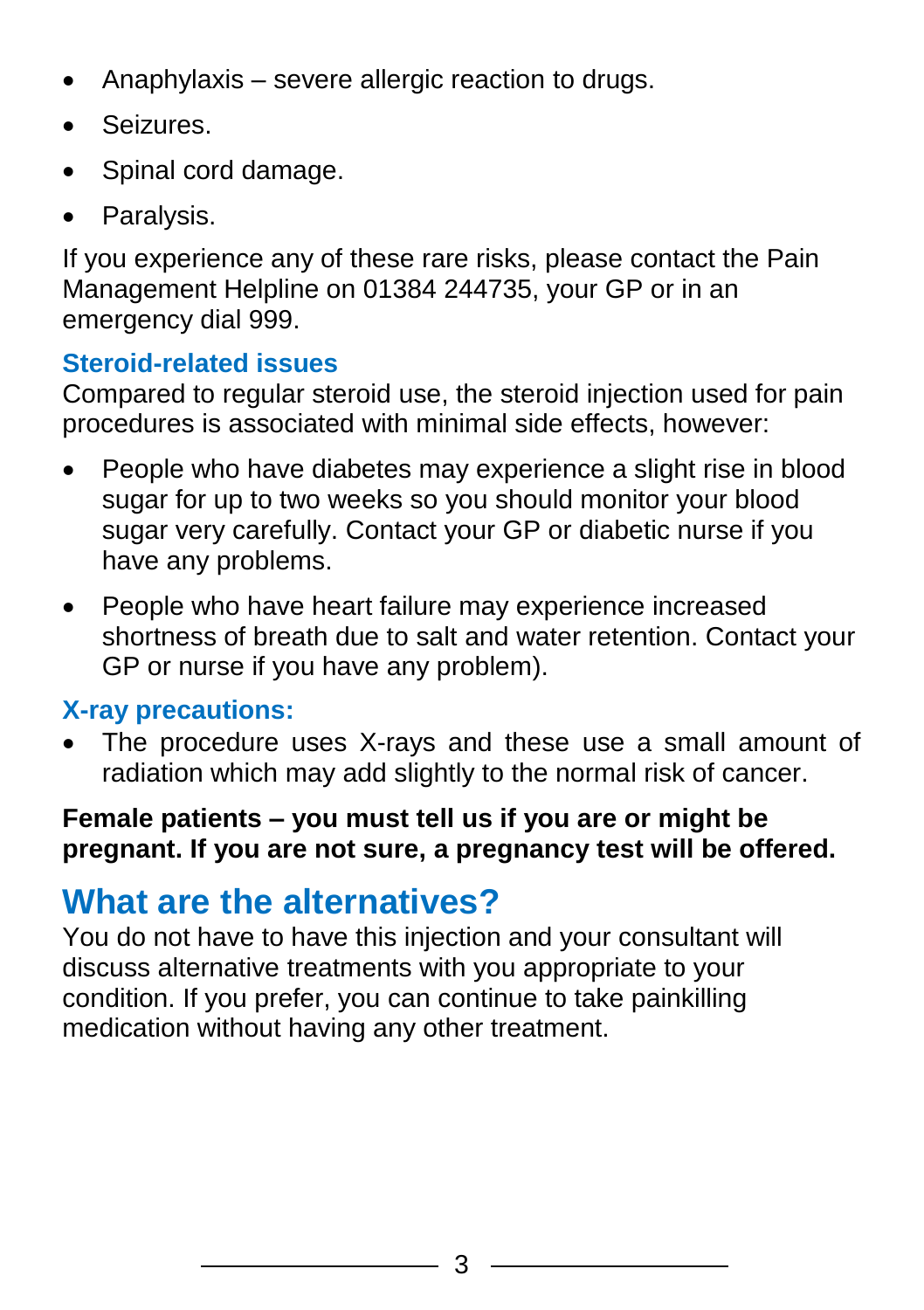## **How do I need to prepare for the procedure?**

 You should not eat for six hours before the procedure but you can drink clear fluids up until two hours before procedure. Clear fluids include water and diluted squash but not fruit juice, tea, coffee or milk.

#### **The exception to this information is if you have diabetes. If so, discuss with your doctor what you should do about your diabetes medication.**

- Your treatment will be at Russells Hall Hospital or Corbett Outpatient Centre as an outpatient in the Day Surgery Unit (either a morning or an afternoon appointment). This will be confirmed at your clinic appointment.
- You will be at hospital for between two to four hours.
- You will need to arrange for someone to drive you home afterwards.
- Please arrange to have someone with you overnight.
- Please note that if you have sedation during the procedure:
	- o You should not drive or operate machinery for 24 hours afterwards.
	- o You may not be able to co-operate during the procedure.
	- o You may not remember information given to you afterwards by your doctor. Your memory may be affected for up to 24 hours after the procedure.
	- o The effect of the sedation may be prolonged by other drugs you are taking.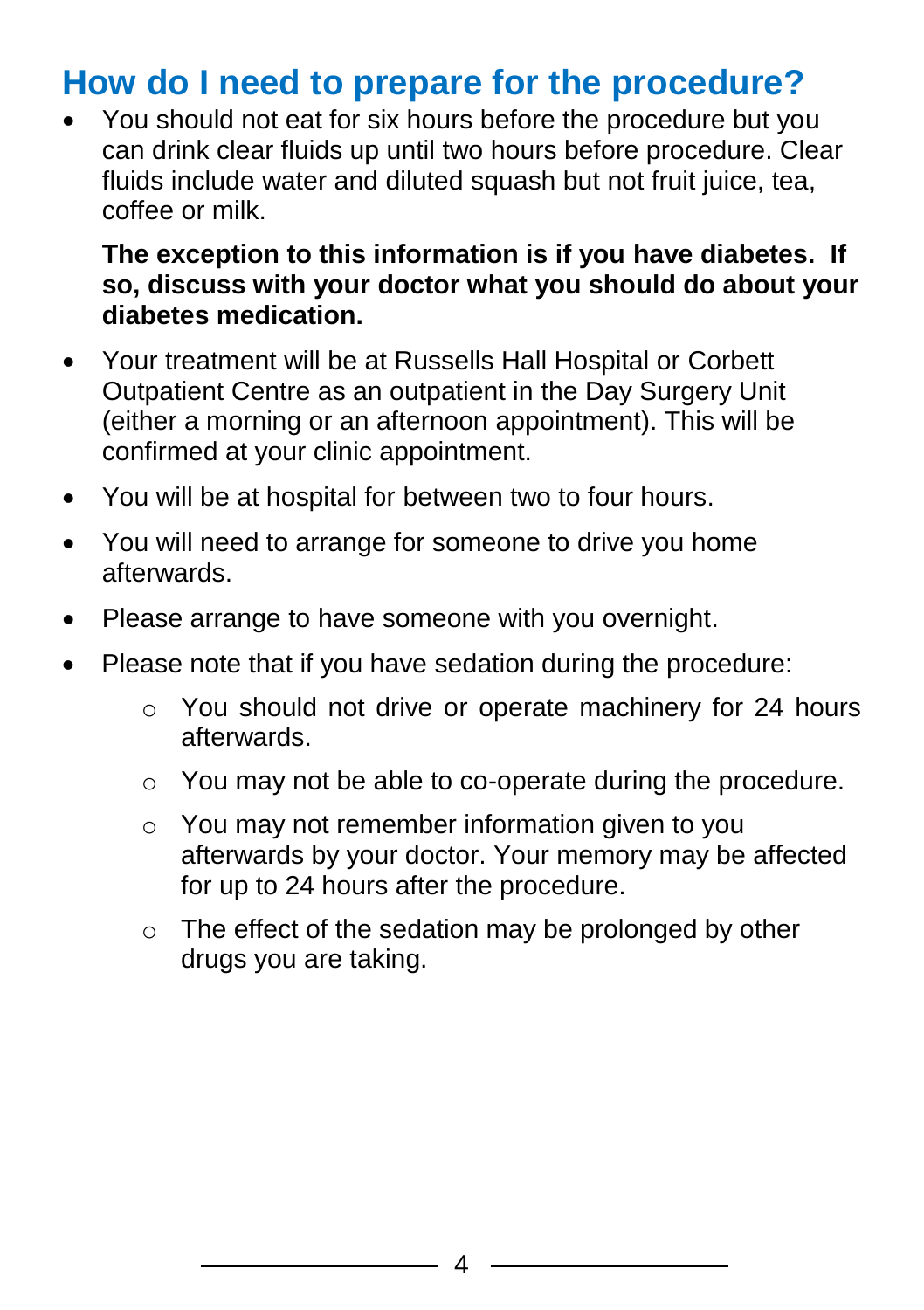## **What do I do about medication?**

- You should take all your regular medications **except blood thinning medication** such as clopidogrel, warfarin, dipyridamole, rivaroxaban. We will give you instructions about what to do about these drugs when you are given your appointment for the injection.
- **Please bring a repeat prescription document with you if you are taking any regular medications.**

## **What does the procedure involve?**

#### **Before the procedure**

 A doctor will discuss the procedure with you and ask you to sign a consent form.

#### **During the procedure (duration 20 to 25 minutes)**

- This is carried out in theatre while you are awake.
- You may be offered sedation through an injection into the back of your hand to help you to relax.
- You will lie on your stomach with a pillow under your pelvis and your back (bottom of spine) will be cleaned with an antiseptic solution which may feel cold. Sterile sheets will then be placed around the area for injection. A local anaesthetic will be injected into your back to numb the area.
- An X-ray will be used to ensure proper positioning and we may also use an ultrasound for guidance.
- The site will be injected with local anaesthetic and a steroid. You may feel some pressure and pushing whilst this procedure is being carried out but you should have no pain. If you do feel any discomfort, please tell a member of the theatre team.
- Once completed, a plaster will be placed over the injection site. You will then be taken to the recovery area.

5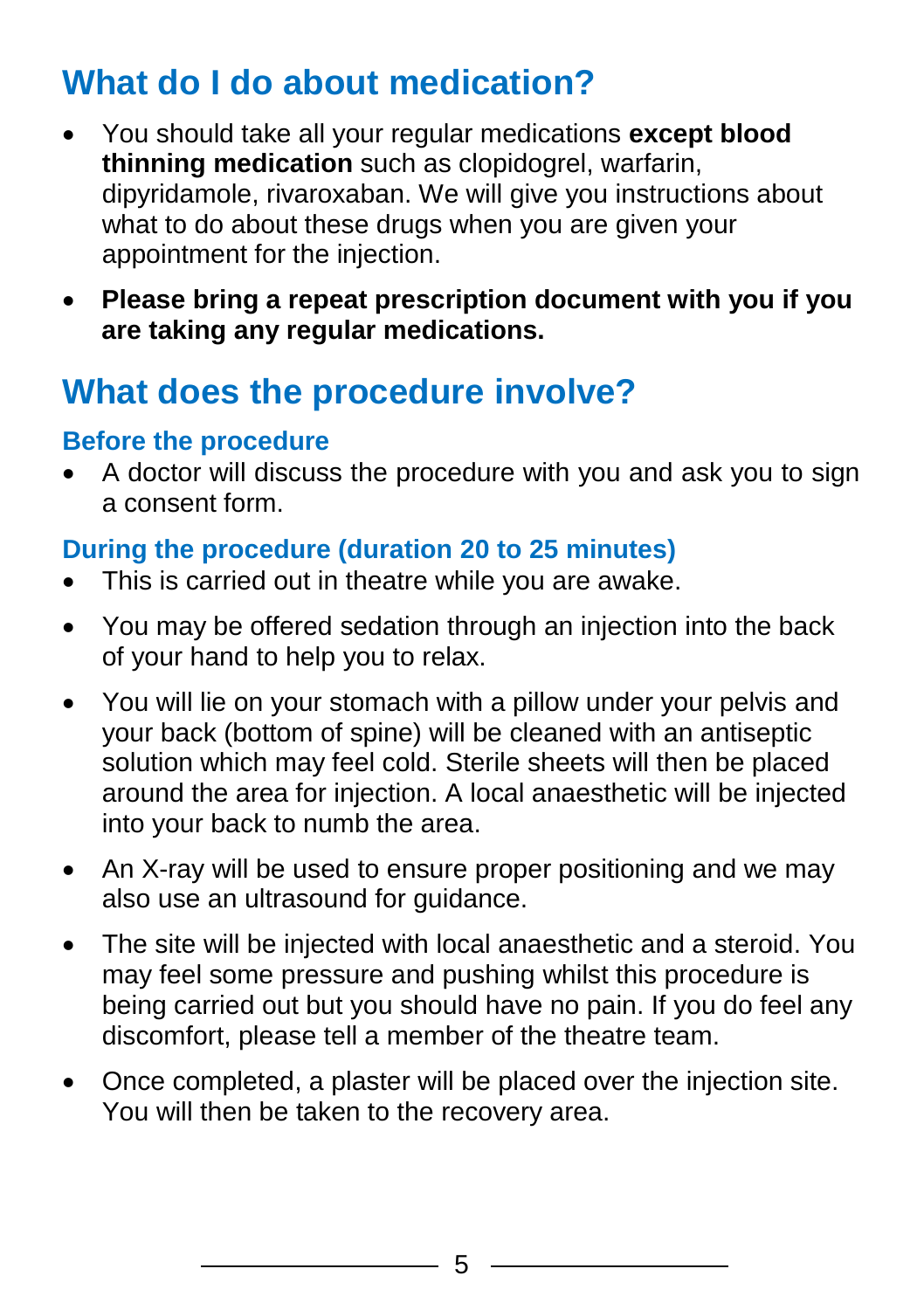#### **After the procedure**

- In the recovery area, we will observe you for 30 minutes as you might feel a little drowsy and sleepy.
- You will also be offered light refreshments and after this you can go home.

## **What do I need to do when I go home?**

When you get home, please continue to take any regular medication. It may be necessary for you to take painkillers for a day or two. You might need someone at home to help you but you do not have to stay in bed. The plaster can be removed the next day.

You should gradually increase your level of activity. However, **do not** take up new exercises until your muscles have had time to adapt. Build up by your exercise levels by increasing your physical activity (e.g. walking, swimming, housework) gradually every few days. The eventual aim is to get back to a level of activity that is normal for you.

By gradually increasing your physical activity, you will allow your back muscles to regain some of their lost strength and help them support your spine. If you do not strengthen your back muscles, any benefit from the injections will be very short term, as the injection is not a cure in itself, it just relieves pain.

## **What happens after having the injection?**

Some patients will experience immediate pain relief. However, it usually takes 24 to 72 hours for the effects of the steroid medication to take effect and it may be up to one week before the maximum benefits are felt. Very often, more than one injection is necessary to achieve a good level of pain relief.

Some patients will experience mild pain from the procedure that will ease in a very short amount of time. On rare occasions, patients have experienced a prolonged increase in pain after the procedure.

How you respond to the injection will be monitored by you on a pain monitoring chart which we will give you to take home. Your further treatment plans will be based on this.